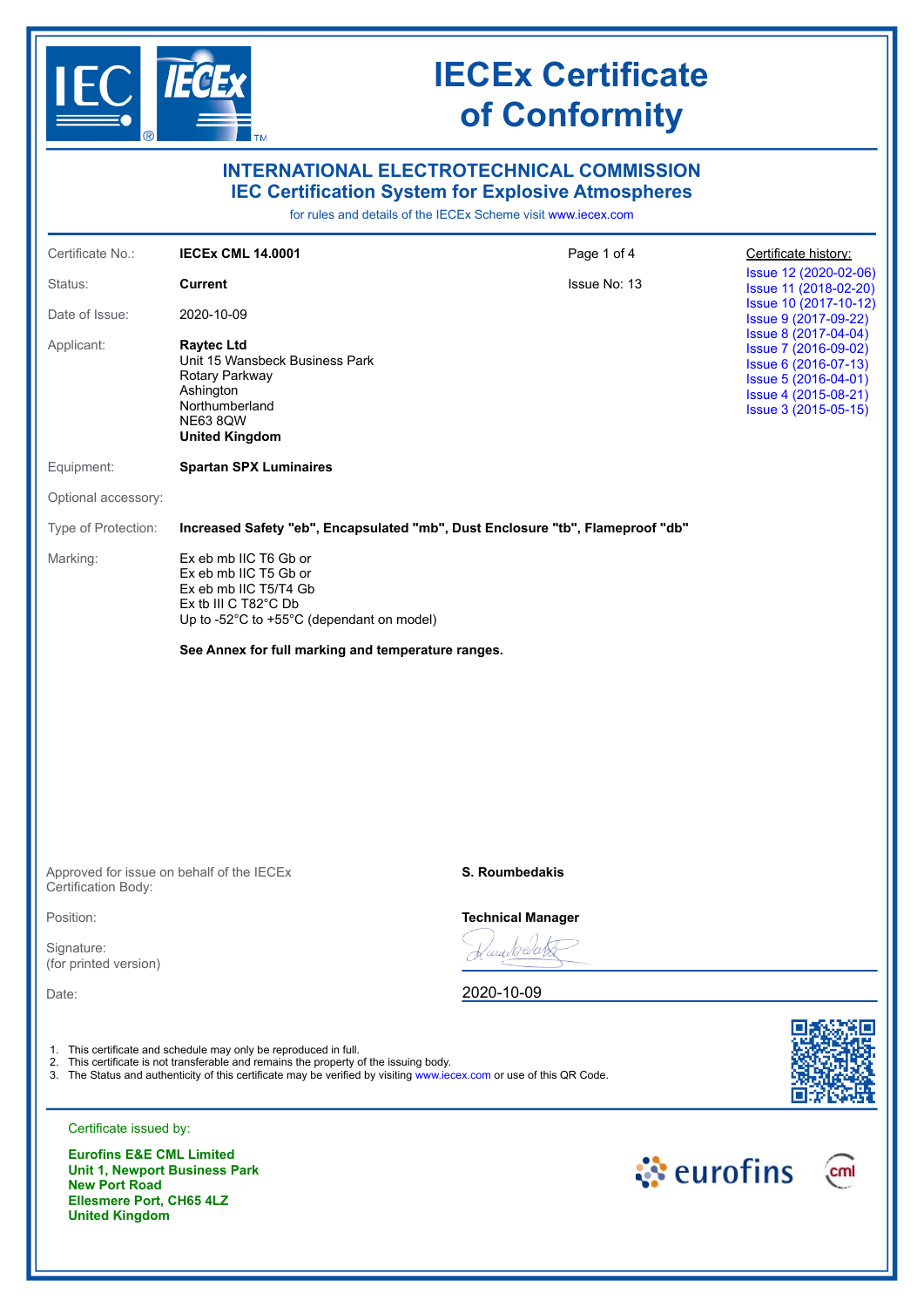

## **IECEx Certificate of Conformity**

Certificate No.: **IECEx CML 14.0001**

Date of issue: 2020-10-09

Page 2 of 4

Issue No: 13

Manufacturer: **Raytec** Unit 15 Wansbeck Business Park Rotary Parkway **Ashington** Northumberland NE63 8QW **United Kingdom**

Additional manufacturing locations:

This certificate is issued as verification that a sample(s), representative of production, was assessed and tested and found to comply with the IEC Standard list below and that the manufacturer's quality system, relating to the Ex products covered by this certificate, was assessed and found to comply with the IECEx Quality system requirements.This certificate is granted subject to the conditions as set out in IECEx Scheme Rules, IECEx 02 and Operational Documents as amended

#### **STANDARDS** :

The equipment and any acceptable variations to it specified in the schedule of this certificate and the identified documents, was found to comply with the following standards

| IEC 60079-0:2017<br>Edition: 7.0 | Explosive atmospheres - Part 0: Equipment - General requirements                                      |
|----------------------------------|-------------------------------------------------------------------------------------------------------|
| Edition: 7.0                     | "IEC 60079-1:2014-06 Explosive atmospheres - Part 1: Equipment protection by flameproof enclosures "d |
| IEC 60079-18:2017<br>Fdition:4.1 | Explosive atmospheres - Part 18: Protection by encapsulation "m"                                      |
| IEC 60079-31:2013<br>Fdition:2   | Explosive atmospheres - Part 31: Equipment dust ignition protection by enclosure "t"                  |
| IEC 60079-7:2017<br>Edition: 5.1 | Explosive atmospheres - Part 7: Equipment protection by increased safety "e"                          |

This Certificate **does not** indicate compliance with safety and performance requirements other than those expressly included in the Standards listed above.

#### **TEST & ASSESSMENT REPORTS:**

A sample(s) of the equipment listed has successfully met the examination and test requirements as recorded in:

Test Reports:

[GB/CML/ExTR14.0001/00](https://www.iecex-certs.com/deliverables/REPORT/20678/view) [GB/CML/ExTR14.0006/00](https://www.iecex-certs.com/deliverables/REPORT/20693/view) [GB/CML/ExTR17.0160/00](https://www.iecex-certs.com/deliverables/REPORT/22084/view) [GB/CML/ExTR20.0194/00](https://www.iecex-certs.com/deliverables/REPORT/67873/view)

[GB/CML/ExTR17.0178/00](https://www.iecex-certs.com/deliverables/REPORT/21388/view)

Quality Assessment Report:

[GB/SIR/QAR13.0018/07](https://www.iecex-certs.com/deliverables/REPORT/62863/view)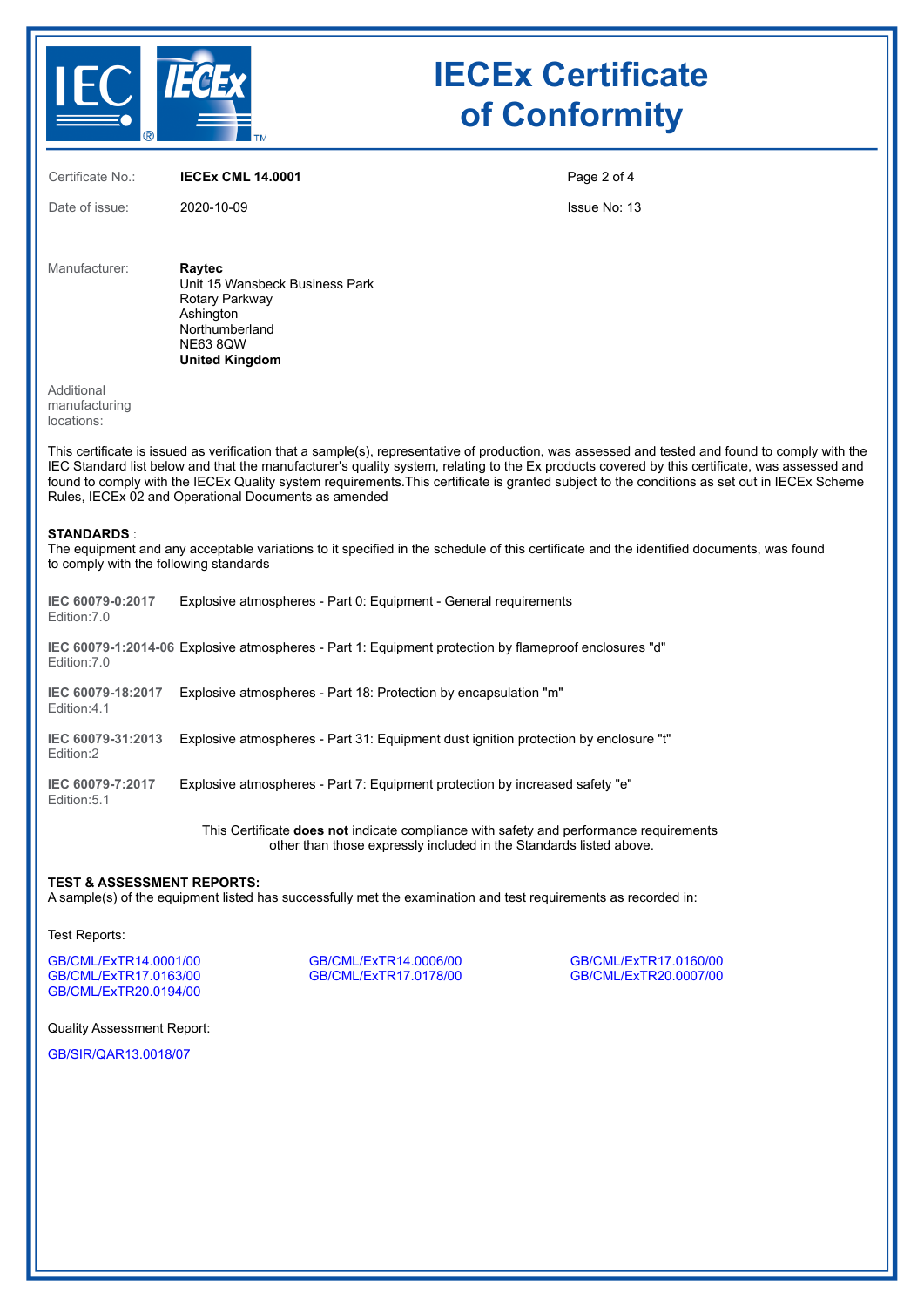

## **IECEx Certificate of Conformity**

Certificate No.: **IECEx CML 14.0001**

Page 3 of 4

Date of issue: 2020-10-09

Issue No: 13

#### **EQUIPMENT:**

Equipment and systems covered by this Certificate are as follows:

The Spartan SPX FL\*\* luminaire is a range of LED luminaires. There are three sizes available in the range FL12 (Small) FL24 (Medium) and FL48 (Large). All size enclosures are offered as LV (Low Voltage); rated at 18V - 48V AC / 18V – 68V DC or HV (High Voltage); rated at 110V – 254V AC. The HV luminaires may be supplied with a battery pack and inverter to enable operation in 'emergency' mode.

#### **See Annex for full description and Conditions of Manufacture**

**SPECIFIC CONDITIONS OF USE: NO**

See certificate Annex for specific condition of safe use.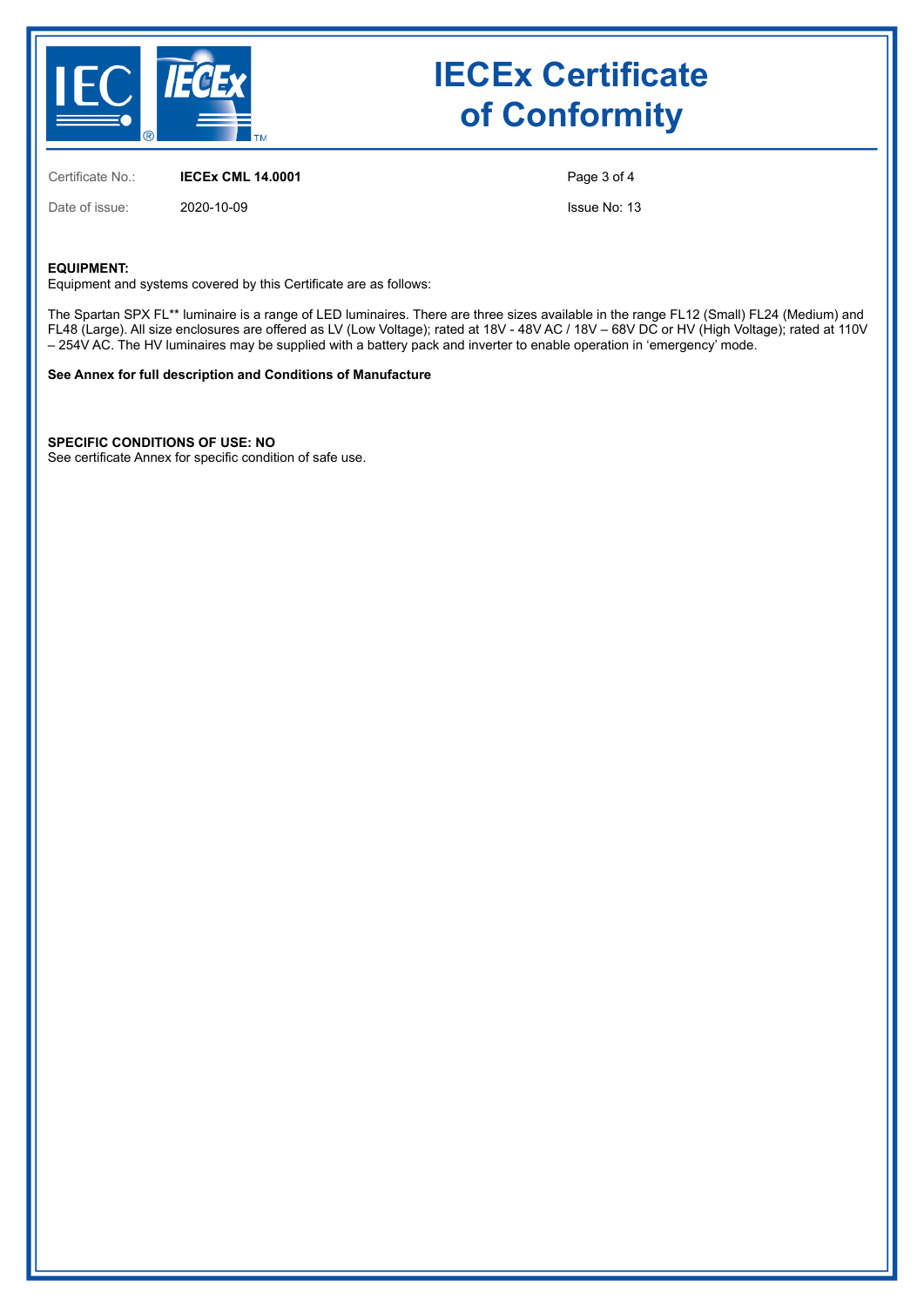

# **IECEx Certificate of Conformity**

Certificate No.: **IECEx CML 14.0001**

Date of issue: 2020-10-09

Page 4 of 4

Issue No: 13

**DETAILS OF CERTIFICATE CHANGES (for issues 1 and above)** Refer to Certificate Annex.

**Annex:**

[IECEx CML 14.0001 Iss 13 Annex\\_1.pdf](https://www.iecex-certs.com/deliverables/CERT/49904/view)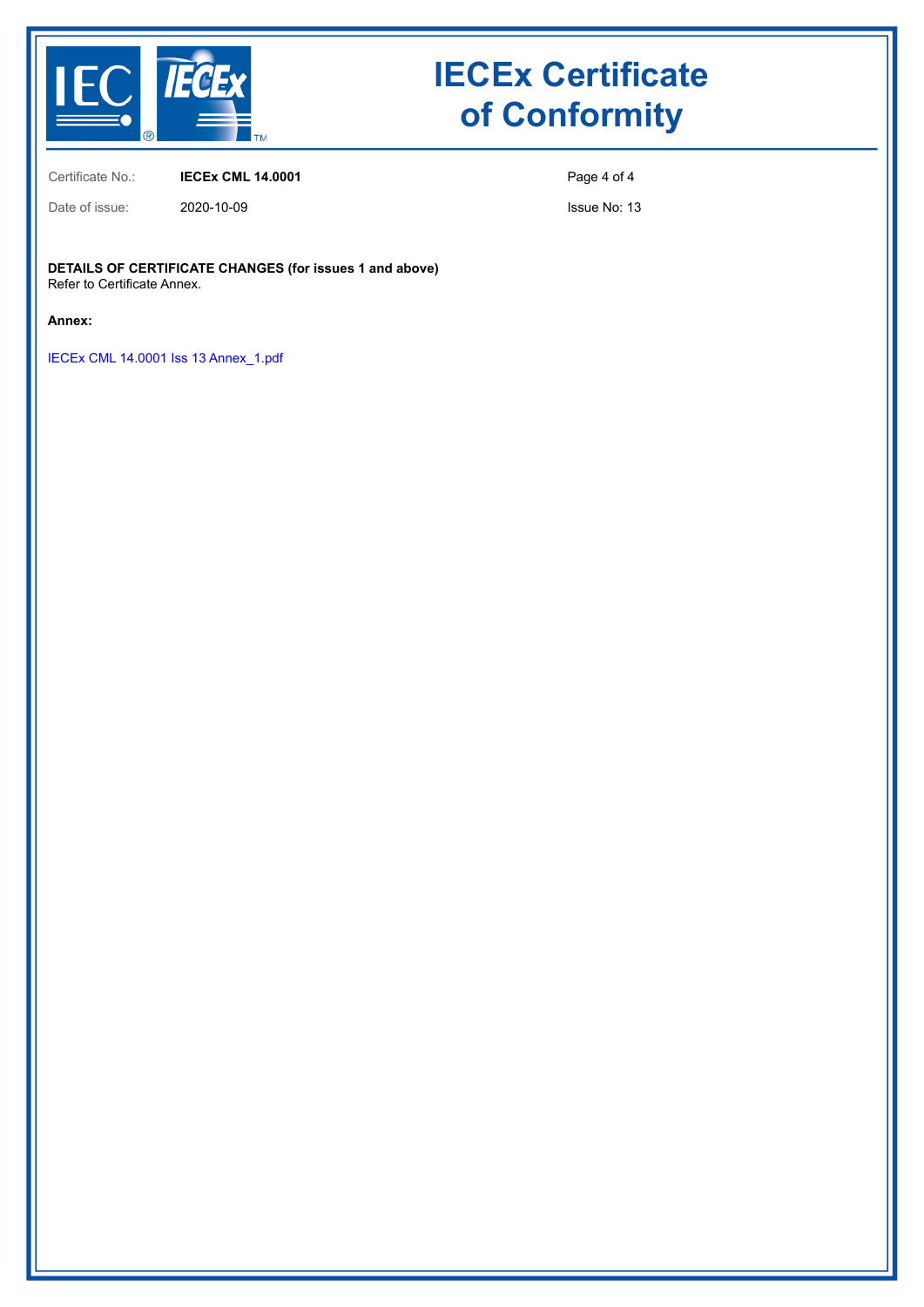| Annexe to:        | <b>IECEX CML 14.0001 Issue 13</b> |
|-------------------|-----------------------------------|
| <b>Applicant:</b> | Raytec Ltd.                       |
| <b>Apparatus:</b> | Spartan SPX FL** Luminaire        |



## **Description**

The Spartan SPX FL\*\* luminaire is a range of LED luminaires. There are three sizes available in the range FL12 (Small) FL24 (Medium) and FL48 (Large). All size enclosures are offered as LV (Low Voltage); rated at 18V - 48V AC / 18V – 68V DC or HV (High Voltage); rated at 110V – 254V AC or ELV (Extra Low Voltage); rated at 12V AC or DC. The HV luminaires may be supplied with a battery pack and inverter to enable operation in 'emergency' mode.

The luminaire enclosure comprises, front, centre, and rear cast aluminium housings that are fixed together with bolts. There are fixing points for a mounting bracket that enable the luminaire to be fixed in any orientation, alternative fixing points are also provided for additional mounting accessories.

Inside the centre housing there are two independent encapsulated power supplies (electronic control gear) and supply /connection terminal blocks, cable entries are also present for the connection of mains electrical supply. Internal and external earth points are available.

The front housing has a soda lime toughened glass lens that is available in clear or coloured options, Suitable for the portable/transportable variant an additional gasket is required to support the glass.

Internally the LED's are mounted onto two independent IMS PCBs which are attached to the rear heat sink, each PCB utilises twelve LED's which can be white, infra-red, coloured or a combination.

The LED's must be fitted with individual optics, these optics are available in a range of beam patterns to suit the end user application. The LED's/optics are positioned in groups of four, each group of four is in turn covered with an individual clear polycarbonate cover which is then partially encapsulated.

The emergency version utilises a modified rear housing which incorporates a rechargeable battery pack, connection terminal block and encapsulated fuse. An optional encapsulated single green LED can be fitted to the wall of the centre housing which provides the end user with an indication that the emergency system is healthy.

The luminaire is available in three sizes, small, medium and large. The medium variant as described above, the small variant which only utilises one power supply/LED board and the larger variants which consist of a number of medium luminaires fixed together with unions and alternative mounting brackets.

The small, medium and large variants may all be fitted with an optional encapsulated photocell which is located in the wall of the centre housing positioned to suit the customer's application. Also on all variants a 'Vario' holographic diffuser film may be fitted behind the glass to give alternative light patterns. The front and middle/rear housing of the luminaires may be split to allow the LED assembly to be mounted remotely from the power supply/emergency enclosure.

An EMC filter module may be fitted as an optional extra, this is an additional encapsulated board, located in place of the terminal block bracket (when fitted).

> Unit 1. Newport Business Park New Port Road Ellesmere Port **CH65 4LZ**

 $T +44(0)$  151 559 1160  $E$  info@cmlex.com



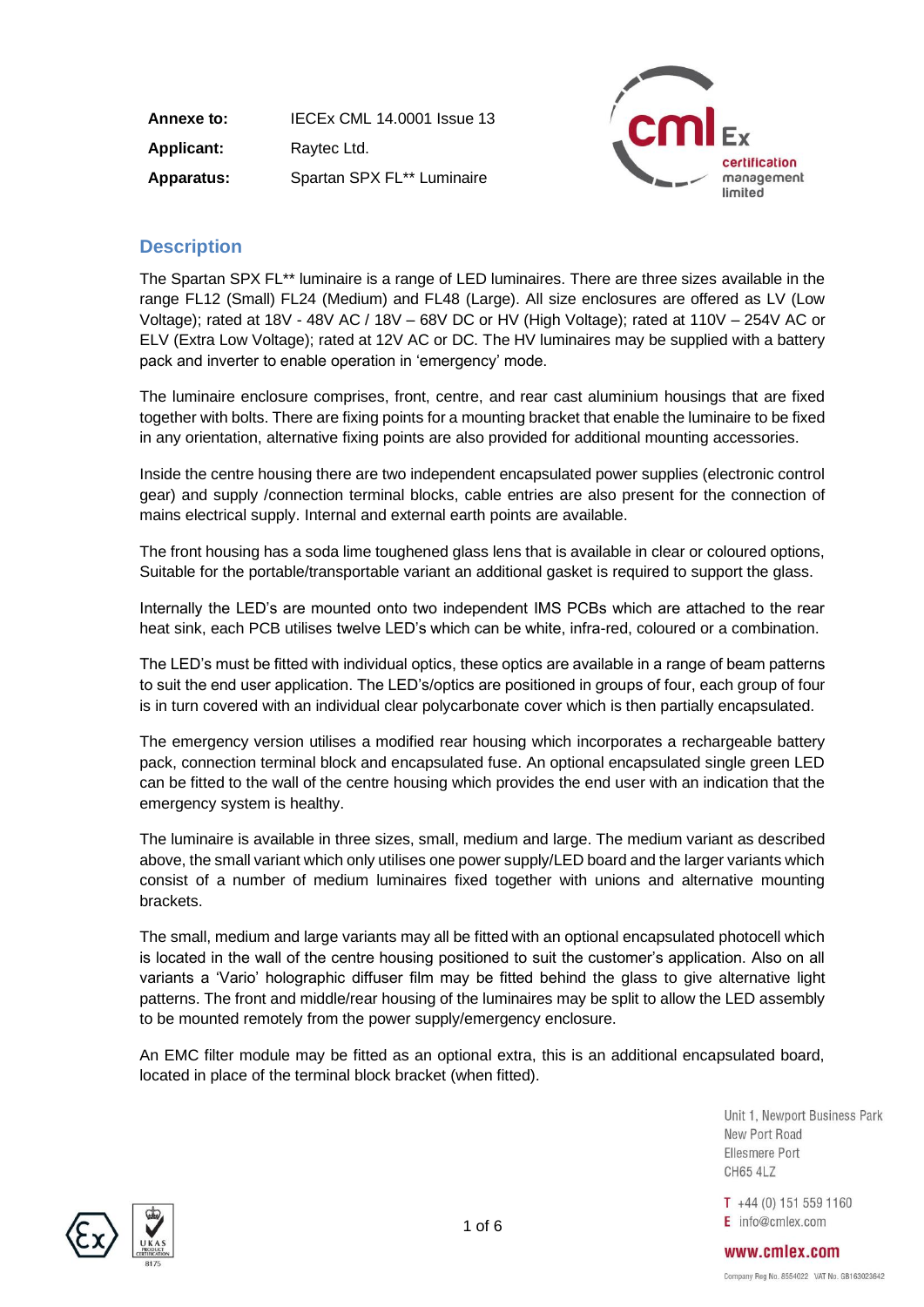

A Spartan SPX FLT\*\* transportable variant of the luminaire is available which consists of one of the luminaires above mounted in a sturdy frame and supplied with suitable cable and certified ATEX plugs and sockets.

A Bulkhead variant of the luminaire is available, the Spartan SPX BL24. Based on the FL24 floodlight it is modified to utilise a narrower enclosure and run at half of the power. It is offered as standard with the LV version, HV version or as HV emergency where it is supplied with a battery pack and inverter.

The BL24 is designed for wall mounting in any orientation using steel brackets at the back of the luminaire. The enclosure consists of a front cover and rear body and utilises the power supply, inverter, control board and modified light engine from the FL24. The BL luminaire can be offered as transportable and with an optional photo cell.

The FL 12, FL 24 and BL 24 are offered as portable variants FLP 12, FLP 24 and BLP 24.

The SPX range may be fitted with a selection of separately certified sockets mounted onto the back of the existing luminaire enclosures. When sockets are mounted onto the portable variants they are fitted with an essential carrying frame.

An optional replaceable antistatic lens film is available across the range.

The equipment may be fitted with alternative labels, when fitted with these labels, the equipment is marketed under the product range name HAZX Nero or WADCO BOSSE LED, carrying the following alternative model names:

| <b>Original Model Name</b> | Alternative Model Name | Alternative Model Name |
|----------------------------|------------------------|------------------------|
| <b>FL12</b>                | HAZ-NER-M              | WBF34S                 |
| <b>FL24</b>                | <b>HAZ-NER-S</b>       | WBF68S                 |
| FL48                       | HAZ-NER-D              | <b>WBF136S</b>         |
| <b>FL72</b>                | HAZ-NER-T              | <b>WBF204S</b>         |
| <b>BL24</b>                | HAZ-NEB-S              | WBF34S                 |
| FLP <sub>12</sub>          | HAZ-NEP-M              |                        |
| FLP24                      | HAZ-NEP-S              |                        |
| BLP24                      | HAZ-NEP-B              |                        |
| FLT24                      | <b>HAZ-NET-S</b>       |                        |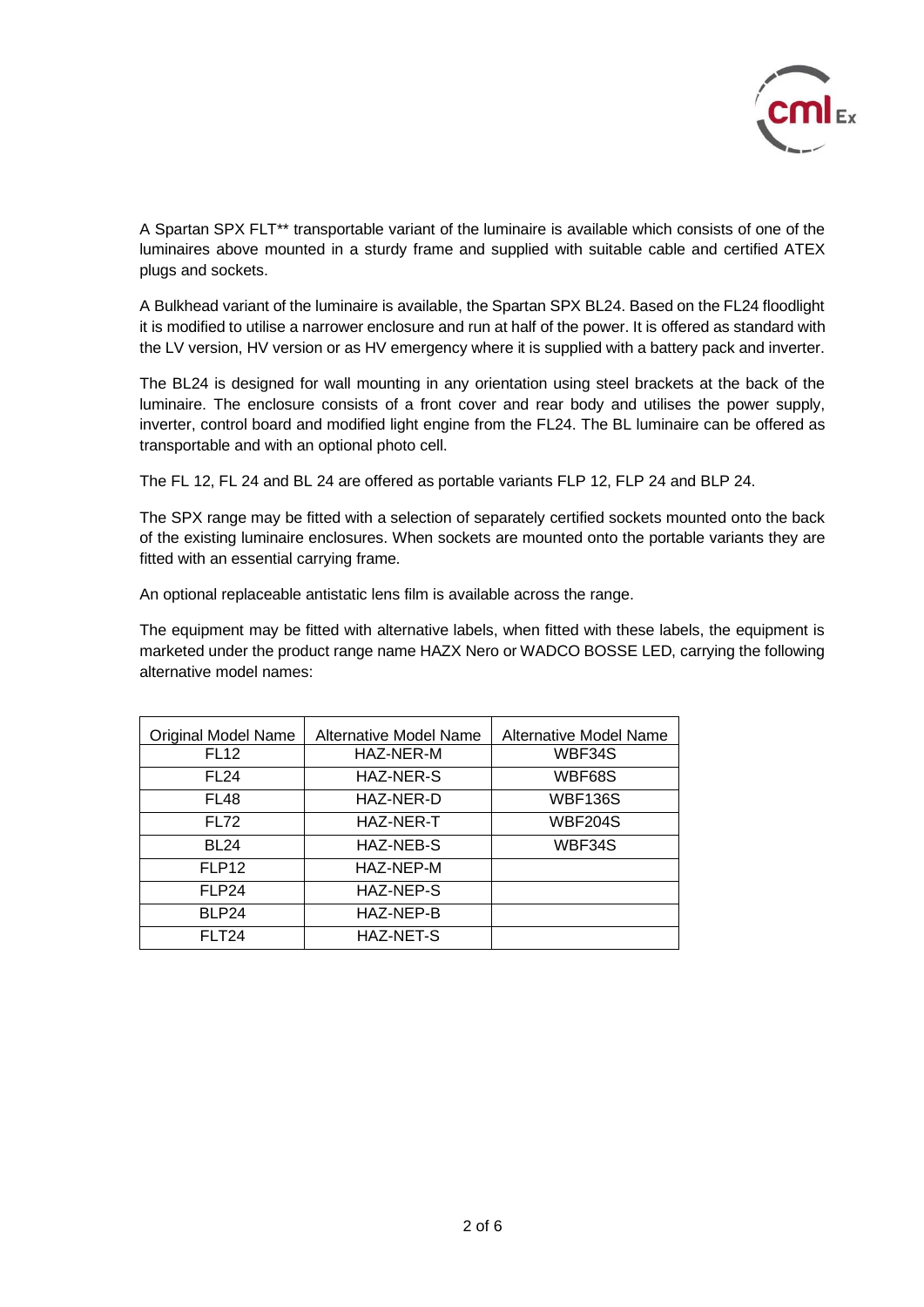

 $+46 °C$ 

### **Marking**

The equipment should be marked with the following:

| Ex eb mb IIC T5 Gb                            | Ex eb mb IIC T4 Gb                        | Ex eb mb IIC T4 Gb    |
|-----------------------------------------------|-------------------------------------------|-----------------------|
| Ta = -52 °C to +55 °C                         | Ta = -52 °C to +55 °C                     | Ex tb IIIC T98 °C Db  |
| Ex eb mb IIC T6 Gb                            | Ex eb mb IIC T5 Gb                        | <b>IP66 IP67</b>      |
| Ta = -52 $^{\circ}$ C to 48 $^{\circ}$ C      | Ta = -52 $^{\circ}$ C to +48 $^{\circ}$ C | Ta = -20 °C to +46 °C |
| Ex tb IIIC T82 $\degree$ C Db                 | Ex tb IIIC T98 $\degree$ C Db             |                       |
| <b>IP66 IP67</b>                              | IP66 & IP67                               |                       |
| Ta = Up to -52 $\degree$ C to +55 $\degree$ C | Ta = -52 °C to +55 °C                     |                       |

All Emergency variants have a lower ambient of -20°C only

 $\langle \xi x \rangle_{\text{H 2 G}}$ 

Ta= Up to  $-20^{\circ}$ C to  $+40^{\circ}$ C

Sockets Fitted: Socket GHG 54\*\* Fitted:

Ex db eb mb IIC T6 Gb Ex db eb mb IIC T6 Gb Ex tb IIIC T82°C Db  $\begin{array}{cc} \text{Ta} = \text{Up to -20}^{\circ}\text{C to +40}^{\circ}\text{C} \end{array}$ 

When latest version of GHG 5118\*\*\* socket is fitted lower ambient may be marked -55°C.

### **Conditions of Manufacture**

The following conditions are required of the manufacturing process for compliance with the certification.

- i. Where the product incorporates certified parts or safety critical components the manufacturer shall ensure that any changes to those parts or components do not affect the compliance of the certified product that is the subject of this certificate.
- ii. A dielectric strength test shall be carried out on all units manufactured in accordance with IEC 60079-7, clause 7.1 and IEC 60079-18, clause 9.2, at 1560 VAC for 1 minute, or alternatively at 1.2 times this test voltage for 100ms. Alternatively, a 1.4 times d.c. voltage dielectric strength test may be carried out. No breakdown shall occur. Tests shall be carried out between each circuit and earth and between each circuit and the surface of the encapsulated parts.
- iii. A visual inspection shall be carried out on the encapsulated parts to check for damage, in accordance with IEC 60079-18, clause 9.1.

## **Specific Conditions of Use**

None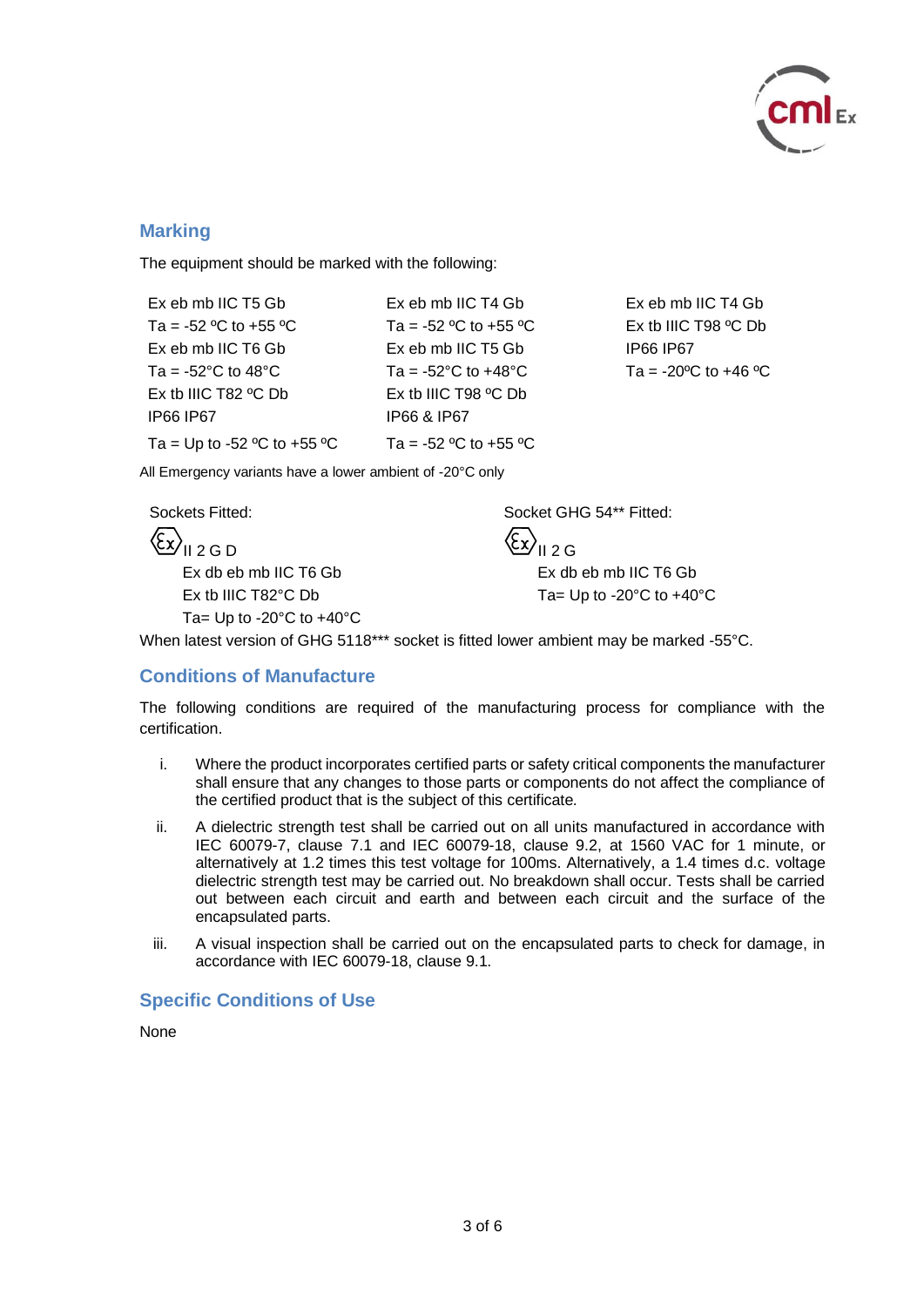

### **Details of Certificate Changes**

#### **Issue 1**

- i. To allow a Low Voltage Power Supply option and subsequent amendment to the condition of manufacture for electric strength testing.
- ii. To include a cable lengthening and repair procedure to the constructional drawings.
- iii. To include clarification notes to the constructional drawings.
- iv. To include change to conductors of cables entering the encapsulant for PSU's and LED's.

#### **Issue 2**

i. The introduction of an alternative bulkhead luminaire version, housed in a modified enclosure. The battery pack and inverter modules have been changed as part of this addition.

#### **Issue 3**

i. To permit the use of alternative terminal blocks

#### **Issue 4**

i. To allow an additional larger FL72 (X Large) version to be included for use in the Spartan SPX FL\*\* Luminaire range.

#### **Issue 5**

- i. To allow transparent antistatic film to be fitted to the outer lens cover.
- ii. To allow separately certified panel mounted socket connectors to be fitted.
- iii. To allow a portable range of luminaires to be included.
- iv. Description amended to reflect the modifications above and to correct a reference typographical error.

#### **Issue 6**

i. To increase the voltage range for the low voltage options. The product description was updated to reflect the changes made by this variation.

### **Issue 7**

- i. To allow an alternative label to be fitted.
- ii. To allow the use of alternative model names.

#### **Issue 8**

- i. To assess product against IEC 60079-28:2015.
- ii. To include Ex op is marking in line with IEC 60079-28:2015.
- iii. To update IEC 60079-18:2009 to IEC 60079-18:2014.
- iv. To update the conditions

#### **Issue 9**

- i. To introduce a new ELV variant which contains a new encapsulated power
- ii. supply operating at nominal 12V.
- iii. To allow the use of additional alternative certified sockets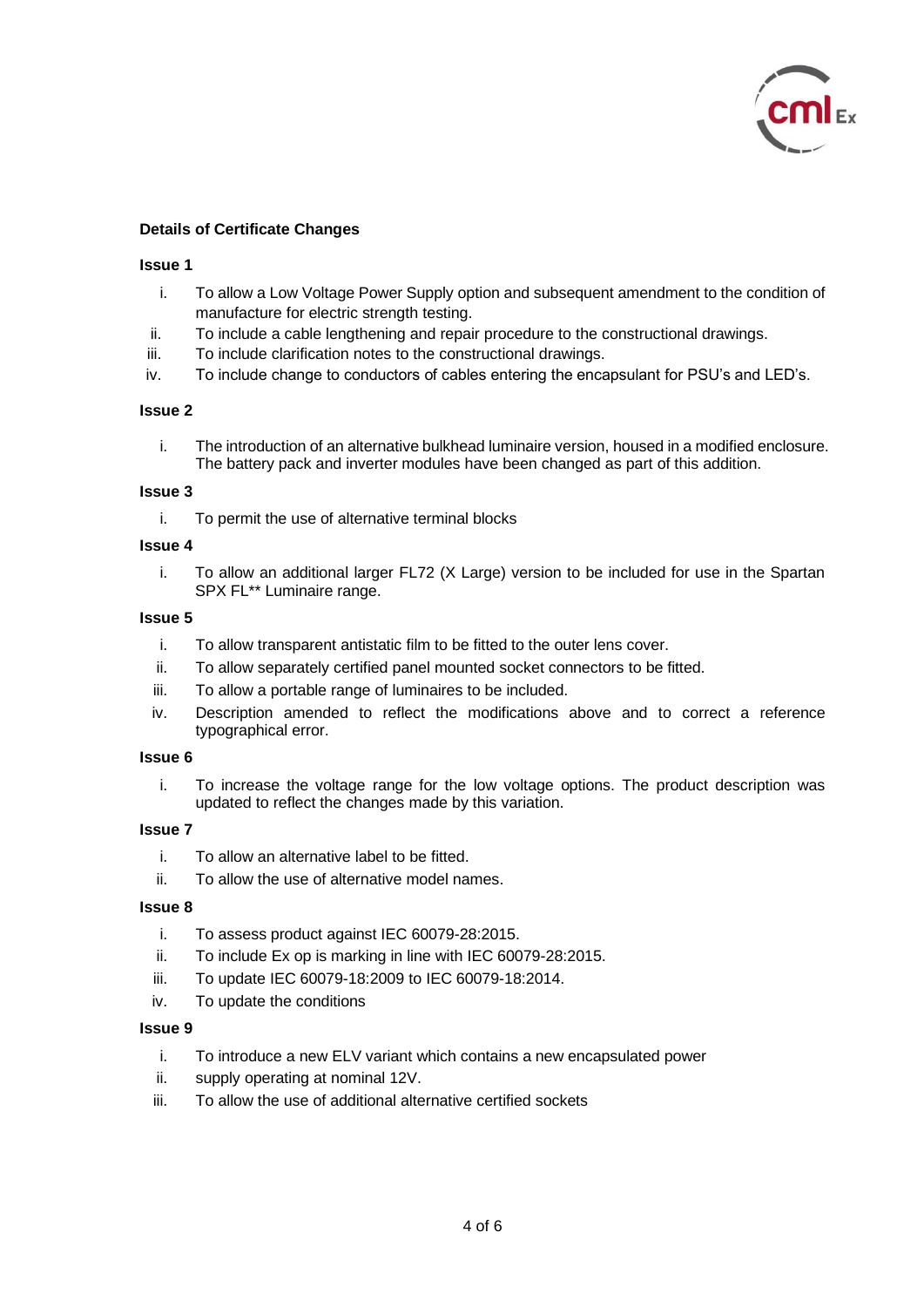

- iv. The description is modified in accordance with the modifications above.
- v. To allow an alternative label to be fitted.
- vi. To allow the use of alternative model names (description updated)

#### **Issue 10**

- i. Replace discrete logic components with microprocessor system.
- ii. Addition of 3 indication LEDS.

### **Issue 11**

i. Reintroduction of the alternative labels for WADCO BOSSE LED.

### **Issue 12**

- i. To implement minor changes to the PSU electronic circuit.
- ii. To remove IEC 60079-28:2015 from scope.
- iii. To update the address on certificate.
- iv. To update the marking on certificates.
- v. To reintroduce the standard IEC 60079-1.

#### **Issue 13**

- i. To review and update the certification against the latest Version/Edition of standards as listed in section 1.4 of this evaluation report.
- ii. To assess and permit the introduction of an alternative toughened glass window assembly for the portable/transportable luminaire variant.
- iii. To assess and permit an additional silicone gasket for the glass cover.
- iv. To amend the high voltage variant upper limit from 280V AC to 254V AC.
- v. To assess and permit a non-metallic paint layer (applied externally to the equipment).

### **Components covered by Ex Certificates issued to older editions of Standards**

| Certificate number        | <b>Standards (incl Ed)</b>   | <b>Assessment result</b>                                                                                     |
|---------------------------|------------------------------|--------------------------------------------------------------------------------------------------------------|
| <b>IECEX LCI 07.0012U</b> | IEC 60079-0 (Ed.4.0) (2004)  | <b>Technical differences</b><br>evaluated and found<br>satisfactory. For detail see<br>GB/CML/ExTR16.0032/00 |
|                           | IEC 60079-1 (Ed.5) (2003)    |                                                                                                              |
|                           | IEC 60079-7 (Ed.3) (2001)    |                                                                                                              |
|                           | IEC 61241-0 (Ed.1) (2004)    |                                                                                                              |
|                           | IEC 61241-1 (Ed.1) (2004)    |                                                                                                              |
| <b>IECEX BVS 14,0089U</b> | IEC 60079-0 (Ed.6.0) (2011)  | No applicable technical                                                                                      |
|                           | IEC 60079-1 (Ed.6) (2007-04) | differences.                                                                                                 |
|                           | IEC 60079-7 (Ed.4) (2006-07) | For detail see<br>GB/CML/ExTR16.0032/00                                                                      |